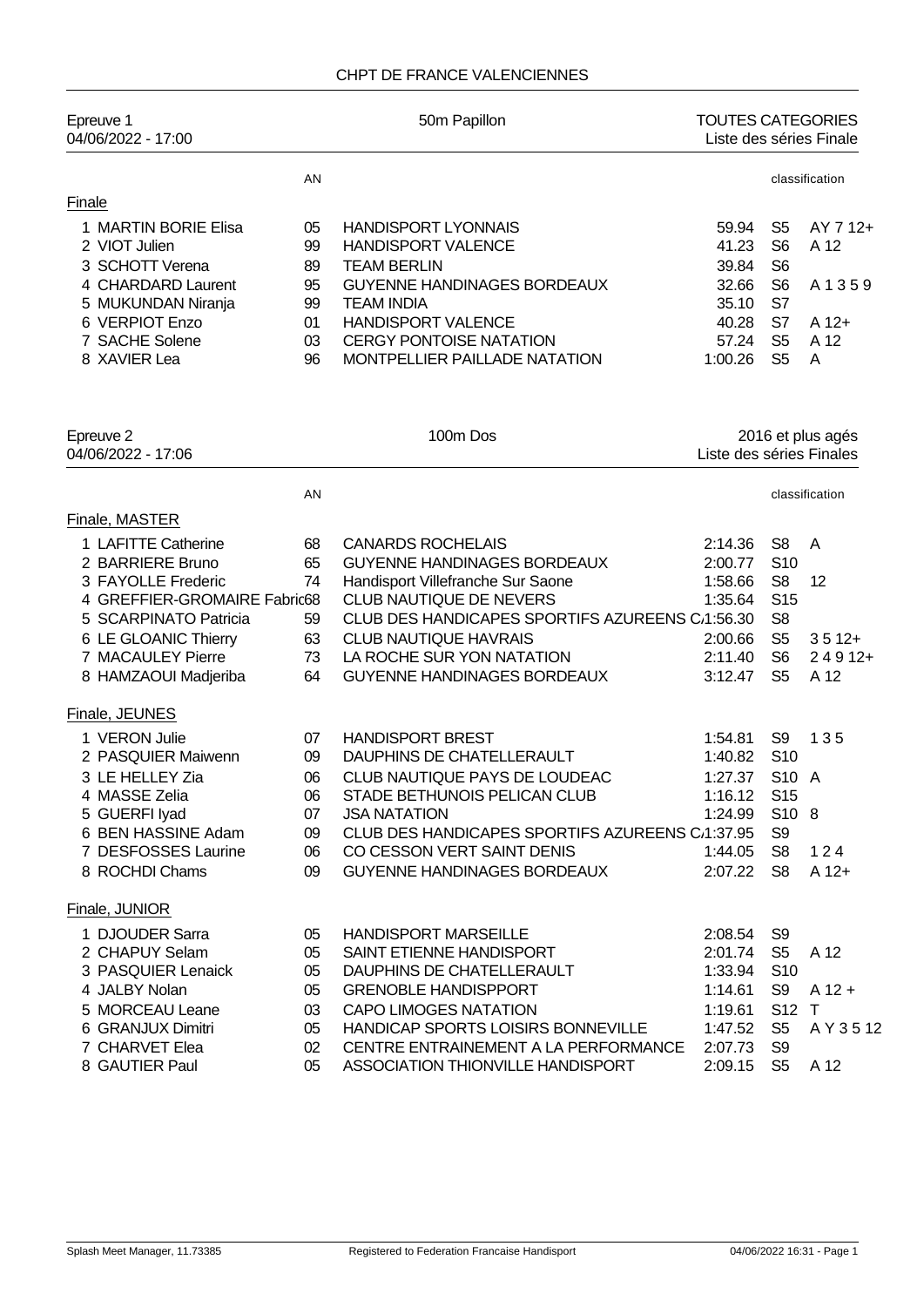#### Epreuve 2, 100m Dos, Finale

## Finale, TOUTES CATEGORIES FINALE A

| 1 SCHOTT Verena    | 89 | <b>TEAM BERLIN</b>                 | 1:25.36 S6      |    |              |
|--------------------|----|------------------------------------|-----------------|----|--------------|
| 2 CHARDARD Laurent | 95 | <b>GUYENNE HANDINAGES BORDEAUX</b> | 1:23.08         |    | S6 A 1 3 5 9 |
| 3 BREUER Janina    | 98 | <b>TEAM BERLIN</b>                 | 1:14.90 S14     |    |              |
| 4 SCHREIBER Jan    | 01 | <b>TEAM BERLIN</b>                 | 1:07.38 S10     |    |              |
| 5 PIERRE Emeline   | 99 | DAUPHINS DE LA SECTION PALOISE     | 1:12.80 S10     |    |              |
| 6 HAAB Manon       | 05 | CNBV BELLEGARDE                    | 1:15.64 S15 A H |    |              |
| 7 LE BRIS Jade     | 01 | <b>CEP LORIENT</b>                 | 1:25.06         | S8 | A 12+        |
| 8 MAHIEU Laura     | 99 | AQUATRI MONTBARD                   | 1:32.31         | S7 | $Y$ 12+      |

# 17:28 Remise de prix n° 1. Tous, 50m Papillon

| Epreuve 3<br>04/06/2022 - 17:38 | 50m Brasse                        |         | TOUTES CATEGORIES<br>Liste des séries Finale |  |  |
|---------------------------------|-----------------------------------|---------|----------------------------------------------|--|--|
| AN                              |                                   |         | classification                               |  |  |
| Finale                          |                                   |         |                                              |  |  |
| 96<br>3 RAMBAUD Marion          | <b>HANDISPORT MARSEILLE</b>       | 1:50.37 | SB3 A 3 5 12                                 |  |  |
| 4 RABINE Pierre<br>99           | <b>ASPTT NANTES NATATION</b>      | 1:23.02 | SB2 AEY 7 12+                                |  |  |
| 5 FEIPEL Theo<br>04             | ASSOCIATION THIONVILLE HANDISPORT | 1:48.43 | SB3 AY 12                                    |  |  |
| 6 SERRES Sandrine<br>72         | TOAC NATATION                     | 1:59.09 | SB1 A E Y 3 12                               |  |  |

17:45 Remise de prix n° 2. Tous, 100m Dos

| Epreuve 4<br>100m Libre<br>04/06/2022 - 17:55                                                                                                                                       |                                              | 2016 et plus agés<br>Liste des séries Finales                                                                                                                                                                                                      |                                                                                      |                                                                                                                                          |                                                      |
|-------------------------------------------------------------------------------------------------------------------------------------------------------------------------------------|----------------------------------------------|----------------------------------------------------------------------------------------------------------------------------------------------------------------------------------------------------------------------------------------------------|--------------------------------------------------------------------------------------|------------------------------------------------------------------------------------------------------------------------------------------|------------------------------------------------------|
|                                                                                                                                                                                     | AN                                           |                                                                                                                                                                                                                                                    |                                                                                      |                                                                                                                                          | classification                                       |
| Finale, MASTER                                                                                                                                                                      |                                              |                                                                                                                                                                                                                                                    |                                                                                      |                                                                                                                                          |                                                      |
| 1 BERTOUX Jean-Daniel<br>2 SENIGRA Melisa<br>3 TRIN Antoine<br>4 GREFFIER-GROMAIRE Fabric68<br>5 LE DRAOULLEC Xavier<br>6 POURET Katia<br>7 CHEVREUIL Nicole<br>8 LAFITTE Catherine | 77<br>76<br>75<br>61<br>72<br>55<br>68       | <b>TOAC NATATION</b><br>CLUB DE NATATION SPORTIVE LES ALBATROS<br><b>TOAC NATATION</b><br><b>CLUB NAUTIQUE DE NEVERS</b><br>AMSLF SPORTS ET HANDICAPS<br><b>DAUPHINS LURONS</b><br><b>HANDI NAT REGION NAZAIRIENNE</b><br><b>CANARDS ROCHELAIS</b> | 1:46.05<br>1:41.50<br>1:34.25<br>1:16.26<br>1:22.97<br>1:40.56<br>1:45.32<br>1:58.57 | S6<br>S <sub>15</sub><br>S <sub>10</sub><br>S5<br>S <sub>10</sub><br>S <sub>8</sub>                                                      | A12<br>$S10$ A12 +<br>$S10 A12+$<br>A 12<br>NIL<br>A |
| Finale, JEUNES                                                                                                                                                                      |                                              |                                                                                                                                                                                                                                                    |                                                                                      |                                                                                                                                          |                                                      |
| 1 DESFOSSES Laurine<br>2 PASQUIER Maiwenn<br>3 BEN HASSINE Adam<br>4 GUERFI Iyad<br>5 LE HELLEY Zia<br>6 BEN CHRIF Nawfal<br>7 BORALI Lenaig<br>8 VERON Julie                       | 06<br>09<br>09<br>07<br>06<br>08<br>08<br>07 | CO CESSON VERT SAINT DENIS<br>DAUPHINS DE CHATELLERAULT<br>CLUB DES HANDICAPES SPORTIFS AZUREENS C/1:20.77<br><b>JSA NATATION</b><br>CLUB NAUTIQUE PAYS DE LOUDEAC<br><b>TOAC NATATION</b><br><b>HANDISPORT BREST</b><br><b>HANDISPORT BREST</b>   | 1:36.35<br>1:29.81<br>1:06.64<br>1:14.57<br>1:22.03<br>1:31.78<br>1:37.62            | S8<br>S <sub>10</sub><br>S <sub>9</sub><br>S <sub>10</sub> 8<br>S <sub>10</sub> A<br>S <sub>9</sub><br>S <sub>15</sub><br>S <sub>9</sub> | 124<br>135<br>135                                    |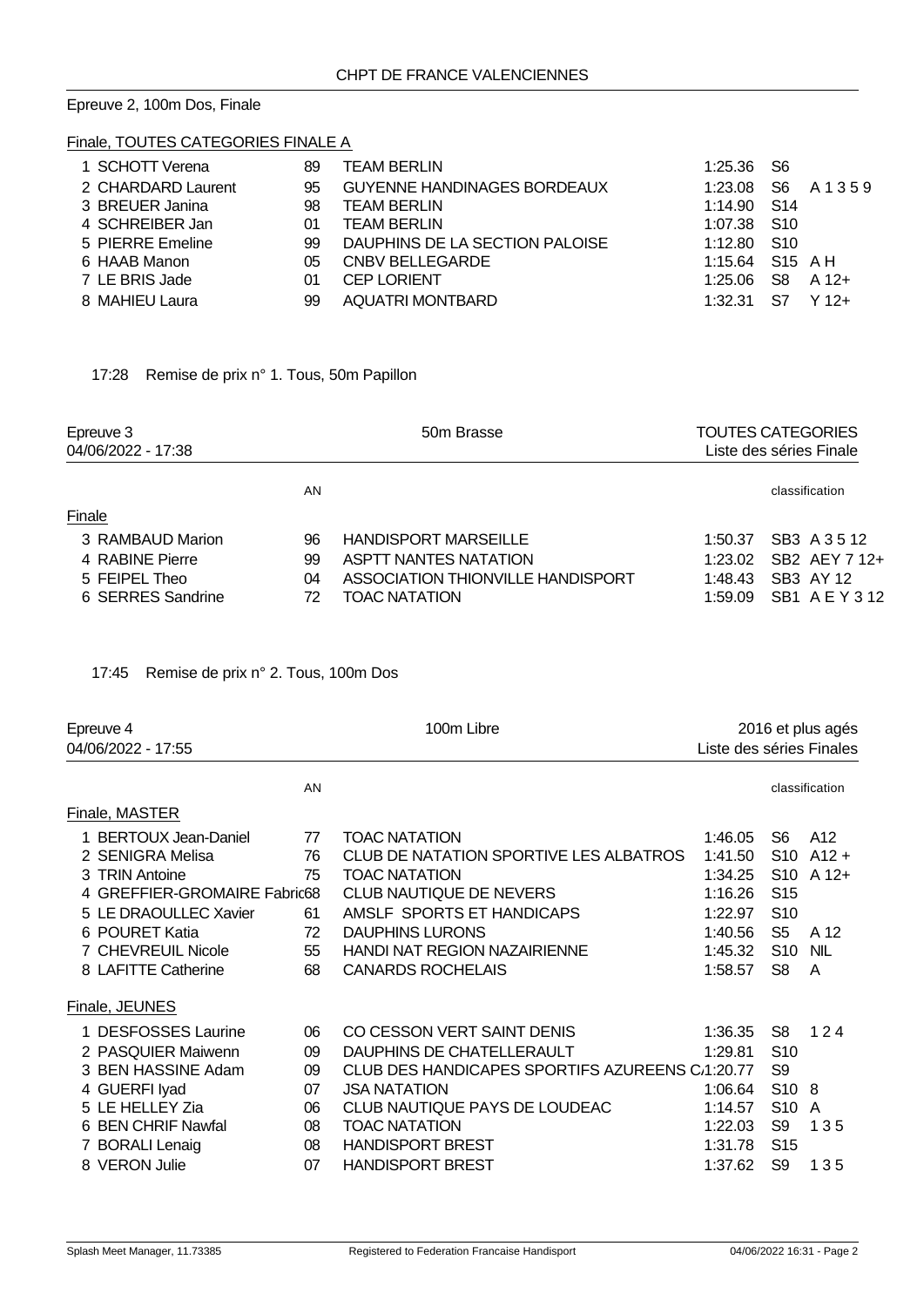## Epreuve 4, 100m Libre, Finale

| Finale, JUNIOR            |    |                                           |         |                 |             |
|---------------------------|----|-------------------------------------------|---------|-----------------|-------------|
|                           |    |                                           |         |                 |             |
| 1 GRANJUX Dimitri         | 05 | <b>HANDICAP SPORTS LOISIRS BONNEVILLE</b> | 1:33.56 | S5              | A Y 3 5 12  |
| 2 MAZET VIGNAUD Luan      | 03 | <b>MONTPELLIER PAILLADE NATATION</b>      | 1:11.78 | S <sub>10</sub> | $12+$       |
| 3 JALBY Nolan             | 05 | <b>GRENOBLE HANDISPPORT</b>               | 1:06.31 | S9              | $A$ 12 +    |
| 4 DENAYER Hector          | 05 | <b>HANDISPORT SELESTAT</b>                | 59.20   | S <sub>10</sub> | 124         |
| 5 VIEIRA Quentin          | 04 | <b>RC BRON DECINES NATATION</b>           | 1:00.49 | S <sub>13</sub> |             |
| 6 MORCEAU Leane           | 03 | <b>CAPO LIMOGES NATATION</b>              | 1:10.95 | S <sub>12</sub> | $\top$      |
| 7 RAYS Amadeo             | 03 | LA ROCHE SUR YON NATATION                 | 1:15.15 | S8              | $A$ 3 5 12+ |
| 8 CHAPUY Selam            | 05 | SAINT ETIENNE HANDISPORT                  | 1:57.15 | S5              | A 12        |
| Finale, TOUTES CATEGORIES |    |                                           |         |                 |             |
| 1 PAULI Agathe            | 03 | HANDISPORT ANTIBES MEDITERRANNEE          | 1:10.79 | S9              | 9           |
| 2 LORANDI Elodie          | 89 | HANDISPORT ANTIBES MEDITERRANNEE          | 1:07.08 | S <sub>10</sub> | $12 +$      |
| 3 MASSE Zelia             | 06 | STADE BETHUNOIS PELICAN CLUB              | 1:04.39 | S <sub>15</sub> |             |
| 4 TOURNAY Marion          | 05 | CANETT 66 NATATION                        | 1:04.24 | S <sub>10</sub> | $12+$       |
| 5 PIERRE Emeline          | 99 | DAUPHINS DE LA SECTION PALOISE            | 1:04.32 | S <sub>10</sub> |             |
| 6 SUPIOT Claire           | 68 | ANGERS NATATION                           | 1:06.61 | S9              | $A$ 12+     |
| 7 CHARDARD Laurent        | 95 | <b>GUYENNE HANDINAGES BORDEAUX</b>        | 1:08.05 | S6              | A 1 3 5 9   |
| 8 SMETANINE David         | 74 | <b>GRENOBLE ALP 38</b>                    | 1:29.42 | S4              | A Y E 12    |

# 18:17 Remise de prix n° 3. Tous, 50m Brasse

| Epreuve 5<br>04/06/2022 - 18:27 |          | 150m 3 nages                                                     |                    | <b>TOUTES CATEGORIES</b><br>Liste des séries Finale |
|---------------------------------|----------|------------------------------------------------------------------|--------------------|-----------------------------------------------------|
|                                 | ΑN       |                                                                  |                    | classification                                      |
| Finale                          |          |                                                                  |                    |                                                     |
| 4 MATTEI Clara<br>5 FEIPEL Theo | 95<br>04 | <b>HANDISPORT MARSEILLE</b><br>ASSOCIATION THIONVILLE HANDISPORT | 4:05.86<br>4:20.94 | SM4 A Y 3 5 12 +<br>SM4 AY 12                       |

|  | 18:34 Remise de prix n° 4. Tous, 100m Libre |  |  |  |  |  |  |
|--|---------------------------------------------|--|--|--|--|--|--|
|--|---------------------------------------------|--|--|--|--|--|--|

| Epreuve 6<br>04/06/2022 - 18:44    |    | 200m 4 nages                   |         | 2016 et plus agés<br>Liste des séries Finales |
|------------------------------------|----|--------------------------------|---------|-----------------------------------------------|
|                                    | AN |                                |         | classification                                |
| Finale, TOUTES CATEGORIES FINALE B |    |                                |         |                                               |
| 1 SACHE Solene                     | 03 | <b>CERGY PONTOISE NATATION</b> | 4:05.62 | SM <sub>5</sub> A 12                          |
| 2 GREFFIER-GROMAIRE Fabric68       |    | <b>CLUB NAUTIQUE DE NEVERS</b> | 3:14.28 | SM <sub>15</sub>                              |
| 3 MAZET VIGNAUD Luan               | 03 | MONTPELLIER PAILLADE NATATION  | 3:00.36 | SM1012+                                       |
| 4 TALLON Matthieu                  | 88 | <b>HANDPHYCLUB DIJON</b>       | 2:52.55 | <b>SM13</b>                                   |
| 5 MUKUNDAN Niranja                 | 99 | <b>TEAM INDIA</b>              | 2:58.60 | SM <sub>7</sub>                               |
| 6 VERPIOT Enzo                     | 01 | <b>HANDISPORT VALENCE</b>      | 3:13.55 | SM7 A 12+                                     |
| 7 VIOT Julien                      | 99 | <b>HANDISPORT VALENCE</b>      | 3:20.77 | SM6 A 12                                      |
| 8 CHAPUY Selam                     | 05 | SAINT ETIENNE HANDISPORT       | 4:36.94 | SM <sub>5</sub> A 12                          |